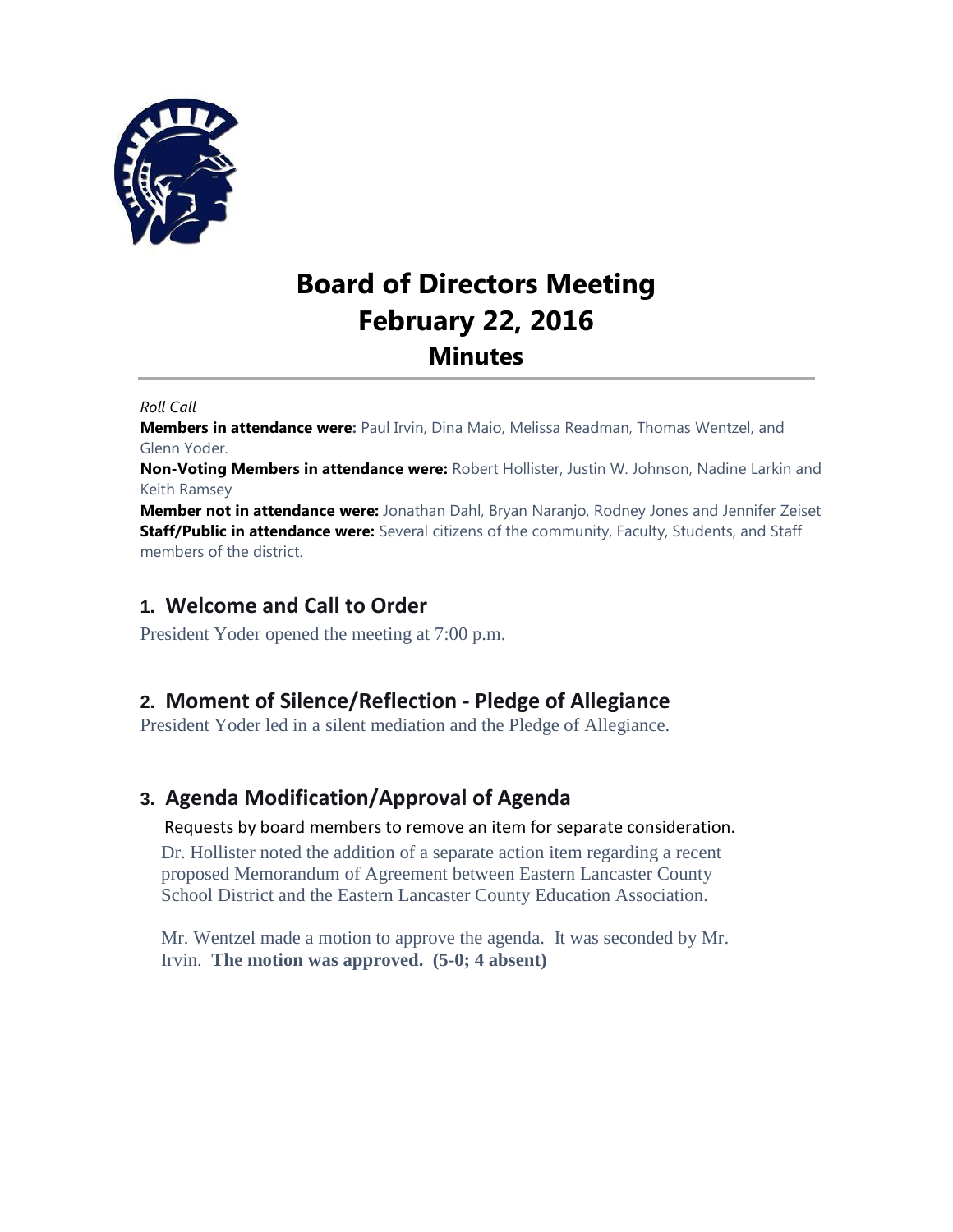# **4. Student of the Month Presentation**

Mr. Sanger introduced and congratulated the January and February Students of the Month for being chosen for their character trait of Hardworking and Personal Accountability.

January (Hardworking) Caroline Beohm, Denver, accompanied by her father, Mr. David Beohm. Tyler Weinhold, New Holland, accompanied by his parents, Mr. & Mrs. Chris Weinhold.

February (Personal Accountability) Amyra Figueroa, New Holland, unable to attend. Kyle Lehman, Denver, unable to attend

Dr. Hollister congratulated and thanked students for being role models and asked they continue to be role models.

# **5. Citizens' Comments**

At this time we will invite public comment on any topic that is within the Board's jurisdiction. Please also note that the public is invited to attend our Committee Meetings where much of the discussion and deliberation of agenda topics is conducted. (Committee Meetings are held in the Community Hall at the Garden Spot Complex at 7 p.m. on the second Monday of the month.)

Jeremy Leaman, New Holland

Mr. Leaman, thanked the Board for all that they do. He said a prayer.

# **6. Special Presentation - New Holland Elementary**

Dr. Sue Sneath, Principal of New Holland Elementary School introduced 6<sup>th</sup> grade teachers Heather Schrantz, Dawn Mergenthaler, and Kim Rochester-Tran as well as elementary Health & Physical Education teacher, Robert Barrett to the Board. These teachers presented a program that they initiated for the  $6<sup>th</sup>$  Grade students at New Holland Elementary School to visit local college campuses to gain insight and stimulate motivation for students and parents to reach for higher goals. Several 6<sup>th</sup> grade students in the program expressed to the Board their thoughts about participating in the program.

John Donisch Jalynn Graybill Tori Nolt Leila Hamzic Taylor Martin Taylee Tucker Ani Kulkarni Kylie Huyard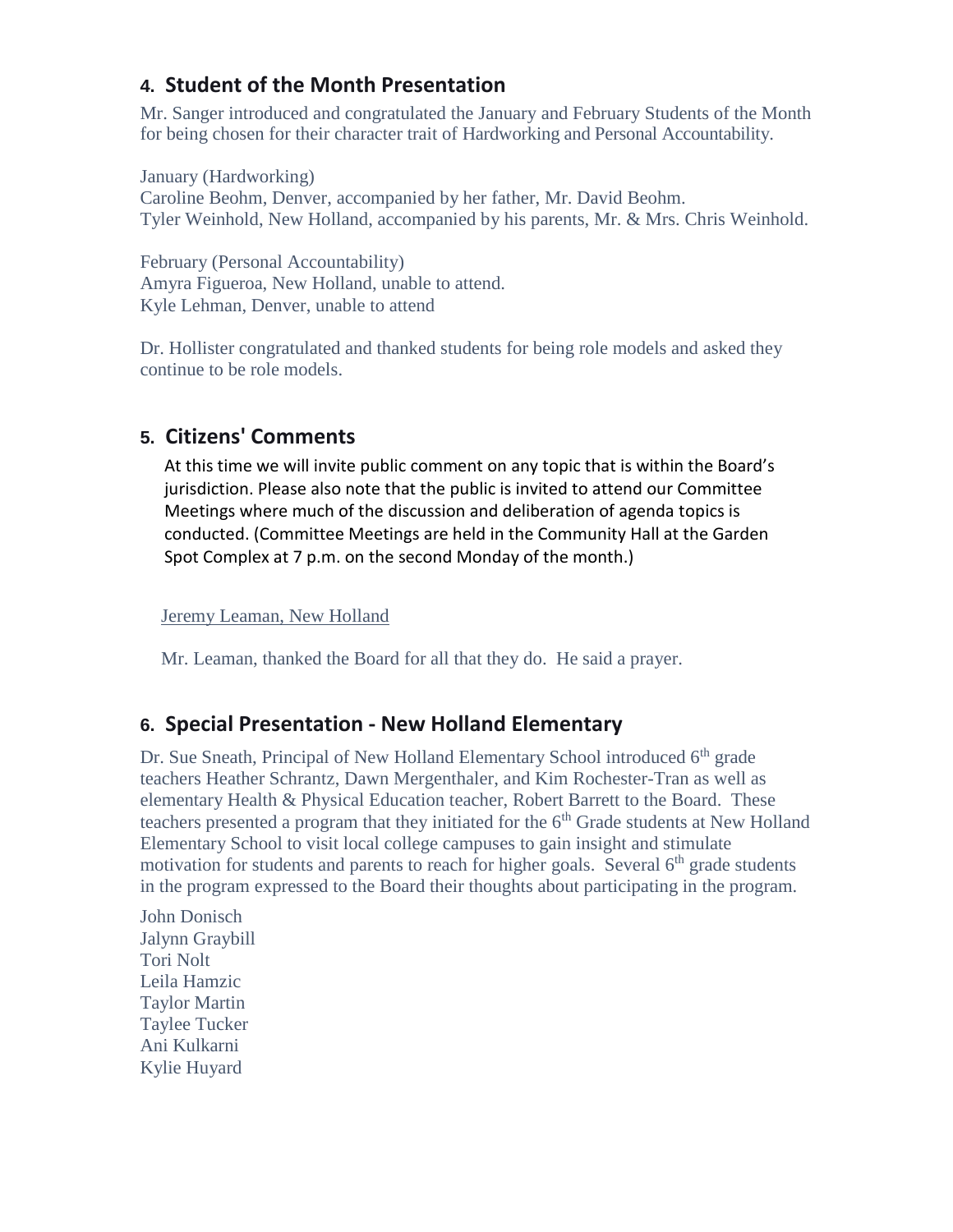Dr. Hollister thanked the teachers and students for their time coming to present to the Board and noted how thrilled he was about the program.

Board Members also thanked the teachers for their effort.

## **7. Consent Agenda**

Items listed under the Consent Agenda section of our Board Meeting Agenda are considered to be routine and are acted on by the Board in one motion. There is no Board discussion of these items individually prior to the Board vote unless a member of the Board requests that a specific item be removed from the Consent Agenda. Requests to remove an item from the Consent Agenda will be accepted at agenda section 3. Agenda Modification/Approval of Agenda. (Requests to remove an item for separate consideration). Items Removed from the Consent Agenda will be moved to agenda section "Action Items."

Mr. Wentzel made a motion to approve the consent agenda. It was seconded by Mr. Irvin. **The motion was approved. (5-0; 4 absent)**

#### **a. Approval of Minutes**

- **b. Treasurer's Report**
- **c. Approve Personnel Report**
- **d. Bills Paid**
- **e. Cafeteria Fund Treasurer's Report**
- **f. Investments**
- **g. Student Activity Account**
- **h. Approve Budgetary Transfers**
- **i. Local Audit Report for the Year Ended June 30, 2015**
- **j. Approval of Affidavit of Guardianship**

## **8. Action Items**

Items Removed from Consent Agenda for Separate Consideration **a. Approval of Memorandum of Understanding between Eastern Lancaster County School District and Eastern Lancaster County Education Association.**

Mr. Wentzel made a motion to approve the Memorandum of Agreement between Eastern Lancaster County School District and Eastern Lancaster County Education Association. It was seconded by Mr. Irvin. **The motion was approved. (5-0; 4 absent)**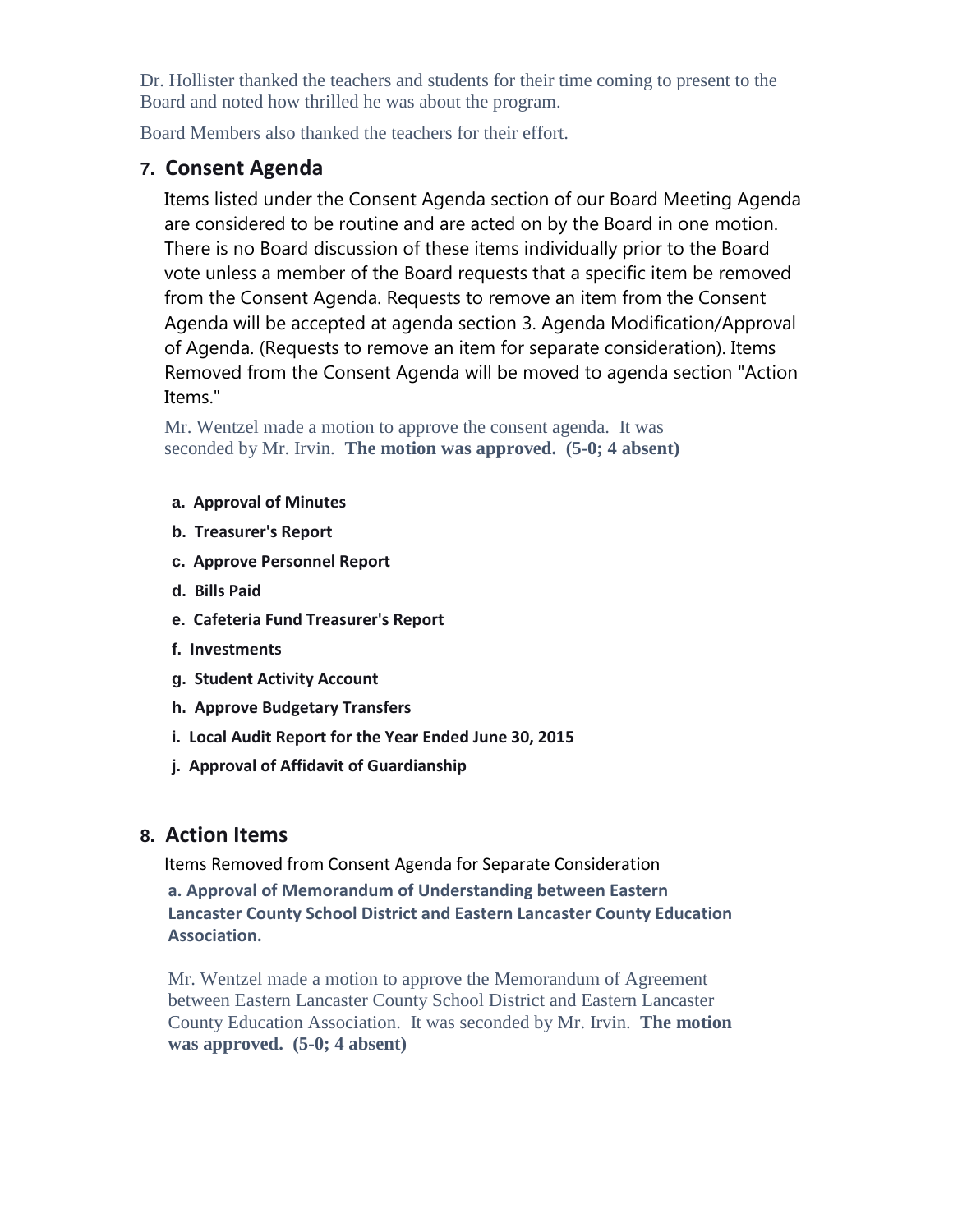## **9. Reports**

#### **a. Lancaster County Tax Collection Bureau**

No meeting this month. Next meeting March 16, 2016

Mr. Ramsey indicated that there was no meeting this month and the next meeting for the LCTCB would be held on March 16, 2016.

#### **b. Lancaster-Lebanon IU13**

Mr. Irvin reported that the Lancaster-Lebanon IU13 Board met at the Lebanon IU building on February 10, 2016 and shared several highlights from the board meeting report: He reported that there would be a 0% increase for school districts' contributions to the IU. He also reported that the IU13 Board approved \$12,799,694.54 in disbursements and approved several new or amended service contracts for Business Services, Early Childhood and Special Education Services, Instructional Services, Technology Services, and Human Resource Services. There were seven (7) resignations, eleven (11) retirements, thirty (30) new hires, fifteen (15) changes in position or salaries, and three (3) leave of absences.

He also informed the Board that five (5) teachers had reached tenure and the Board approved the 16-17 school calendar.

He distributed a copy of the IU Board Meeting Minutes and Helping District Help Student Newsletter to all Board members.

## **c. Lancaster CTC**

Mrs. Readman reported that the Lancaster CTC met on January 28<sup>th</sup> at the Willow Street Campus and were presented with a preview of the new Vet Tech Program which would begin on February 4<sup>th</sup>. She also reported on the new Dental Hygiene Program to be begin in the Fall of 2017.

## **d. Legislative**

Mr. Wentzel reported that the House and Senate were to return to session on March 14, 2015 to begin hearings on the new budget even though a budget for 15-16 has not been approved. He announced that elections were to be held the end of April.

## **10. Superintendent's Report**

Dr. Hollister reported on several highlights from the District including Blue Ball Elementary, Mr. Adam Geiman's 4<sup>th</sup> Grade class participating in an online blog exchange called Edublog that connects with other students around the world. Two of his students, Rayne Covert and Abby Forrester placed 4<sup>th</sup> and 5<sup>th</sup> respectively for awards as "Best Student Blog". Dr. Hollister congratulated both Mr. Geiman and the students participating.